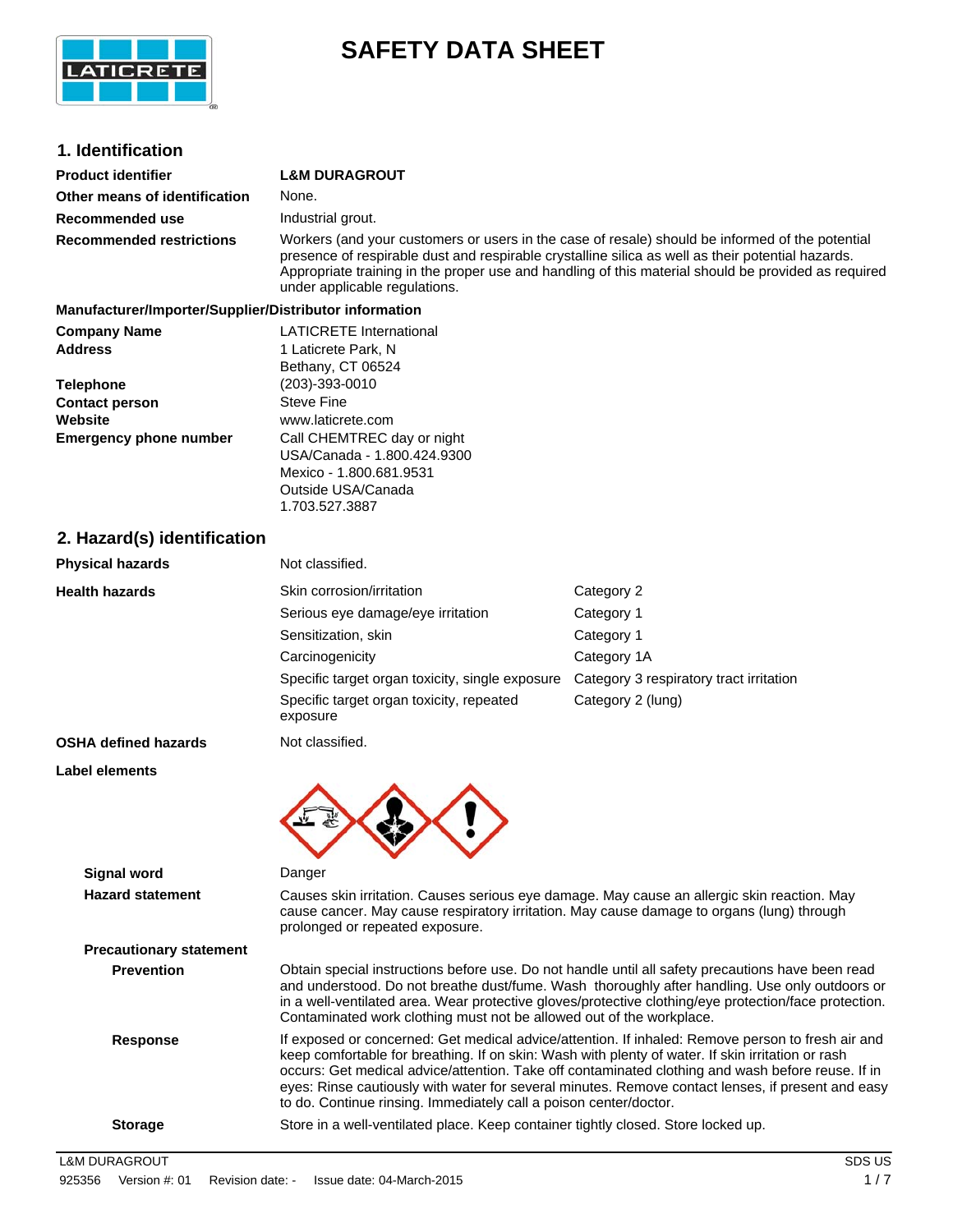# **3. Composition/information on ingredients**

**Hazard(s) not otherwise classified (HNOC)**

| <b>Mixtures</b>                                                              |                                                                                                                                                                                                                             |                   |         |
|------------------------------------------------------------------------------|-----------------------------------------------------------------------------------------------------------------------------------------------------------------------------------------------------------------------------|-------------------|---------|
| <b>Chemical name</b>                                                         |                                                                                                                                                                                                                             | <b>CAS number</b> | %       |
| Silica Sand                                                                  |                                                                                                                                                                                                                             | 14808-60-7        | 60-65   |
| <b>Portland Cement</b>                                                       |                                                                                                                                                                                                                             | 65997-15-1        | 32-38   |
| Calcium aluminate cement                                                     |                                                                                                                                                                                                                             | 65997-16-2        | 22-26   |
| Calcium sulfate, anhydrous                                                   |                                                                                                                                                                                                                             | 14798-04-0        | $1 - 3$ |
| <b>Composition comments</b>                                                  | All concentrations are in percent by weight unless ingredient is a gas. Gas concentrations are in<br>percent by volume.                                                                                                     |                   |         |
| 4. First-aid measures                                                        |                                                                                                                                                                                                                             |                   |         |
| <b>Inhalation</b>                                                            | Remove victim to fresh air and keep at rest in a position comfortable for breathing. Call a physician<br>if symptoms develop or persist.                                                                                    |                   |         |
| <b>Skin contact</b>                                                          | Wash off with soap and plenty of water. If skin irritation or rash occurs: Get medical<br>advice/attention. Take off contaminated clothing and wash before reuse.                                                           |                   |         |
| Eye contact                                                                  | Do not rub eyes. Immediately flush eyes with plenty of water for at least 15 minutes. Remove<br>contact lenses, if present and easy to do. Continue rinsing. Call a physician or poison control<br>center immediately.      |                   |         |
| Ingestion                                                                    | Rinse mouth. Get medical attention if symptoms occur.                                                                                                                                                                       |                   |         |
| <b>Most important</b><br>symptoms/effects, acute and<br>delayed              | Rash. Coughing. Irritant effects. Symptoms may include stinging, tearing, redness, swelling, and<br>blurred vision. Permanent eye damage including blindness could result. Prolonged exposure may<br>cause chronic effects. |                   |         |
| Indication of immediate<br>medical attention and special<br>treatment needed | Provide general supportive measures and treat symptomatically.                                                                                                                                                              |                   |         |
| <b>General information</b>                                                   | Ensure that medical personnel are aware of the material(s) involved, and take precautions to<br>protect themselves. IF exposed or concerned: Get medical advice/attention. Wash contaminated<br>clothing before reuse.      |                   |         |
| 5. Fire-fighting measures                                                    |                                                                                                                                                                                                                             |                   |         |
| Suitable extinguishing media                                                 | Water fog. Foam. Dry chemical powder. Carbon dioxide (CO2).                                                                                                                                                                 |                   |         |
| Unsuitable extinguishing<br>media                                            | None known.                                                                                                                                                                                                                 |                   |         |
| Specific hazards arising from<br>the chemical                                | During fire, gases hazardous to health may be formed.                                                                                                                                                                       |                   |         |
| Special protective equipment<br>and precautions for firefighters             | Self-contained breathing apparatus and full protective clothing must be worn in case of fire.                                                                                                                               |                   |         |
| <b>Fire fighting</b><br>equipment/instructions                               | In case of fire and/or explosion do not breathe fumes.                                                                                                                                                                      |                   |         |
| <b>General fire hazards</b>                                                  | No unusual fire or explosion hazards noted.                                                                                                                                                                                 |                   |         |
| 6. Accidental release measures                                               |                                                                                                                                                                                                                             |                   |         |
| <b>Personal precautions,</b><br>protective equipment and                     | Keep unnecessary personnel away. Keep upwind. Avoid formation of dust. Wear appropriate<br>protective equipment and clothing during clean-up. Do not touch damaged containers or spilled                                    |                   |         |

**emergency procedures** material unless wearing appropriate protective clothing. Ensure adequate ventilation. **Methods and materials for containment and cleaning up** Stop the flow of material, if this is without risk. Sweep or shovel up material and place in a clearly labeled container for waste. Collect dust using a vacuum cleaner. Following product recovery, flush area with water.

**Environmental precautions** Avoid discharge into drains, water courses or onto the ground.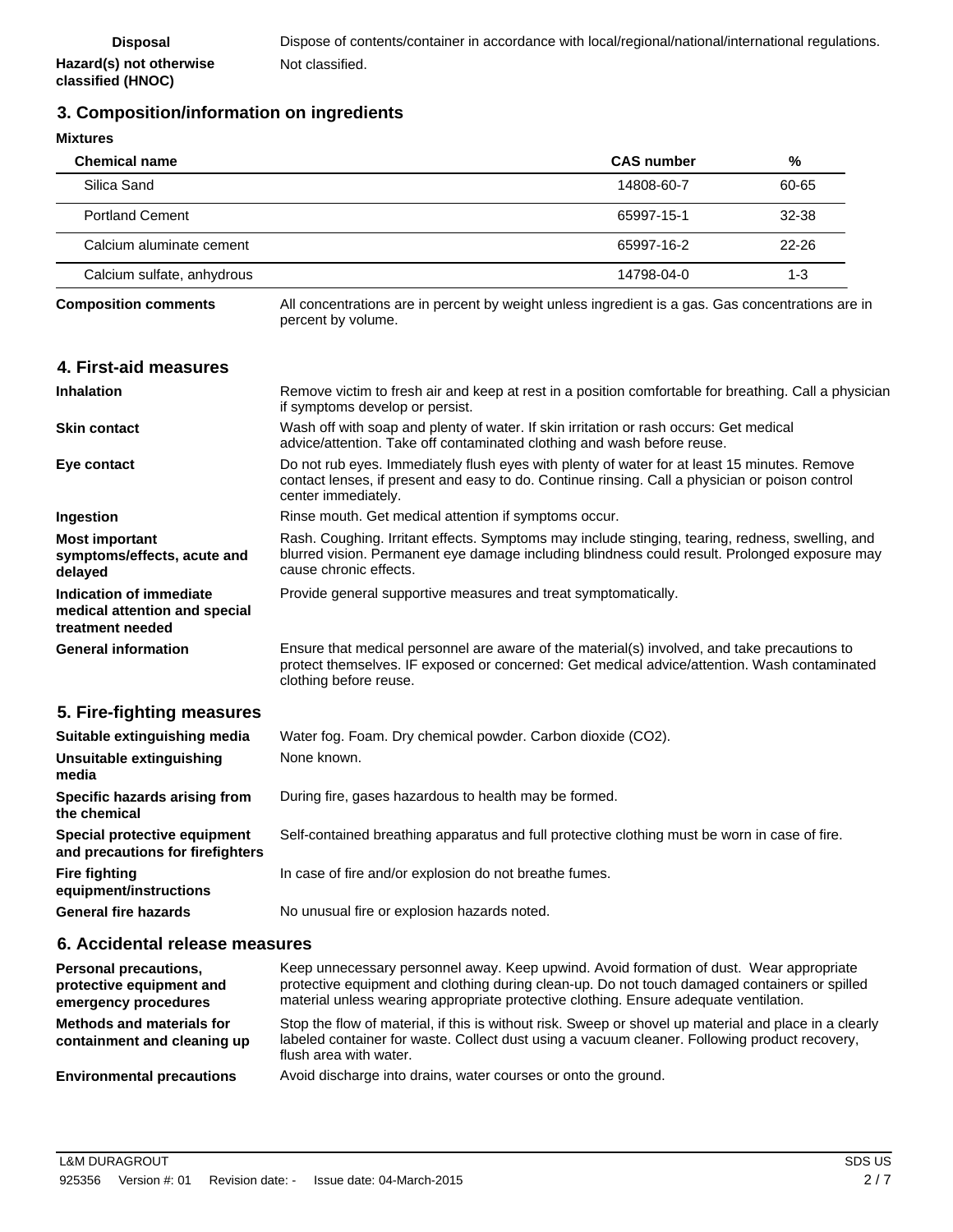## **7. Handling and storage**

**Precautions for safe handling** Do not handle until all safety precautions have been read and understood. Minimize dust generation and accumulation. Wear appropriate personal protective equipment. Do not breathe dust. Avoid contact with eyes, skin, and clothing. Provide adequate ventilation. Observe good industrial hygiene practices.

**Conditions for safe storage, including any incompatibilities** Keep container tightly closed. Store in a cool, dry place out of direct sunlight.

## **8. Exposure controls/personal protection**

#### **Occupational exposure limits**

### **US. OSHA Table Z-1 Limits for Air Contaminants (29 CFR 1910.1000)**

| <b>Components</b>                              | <b>Type</b>                                                                                                                                                                                                                                                                                                                                                                                                                        | Value             | Form                 |
|------------------------------------------------|------------------------------------------------------------------------------------------------------------------------------------------------------------------------------------------------------------------------------------------------------------------------------------------------------------------------------------------------------------------------------------------------------------------------------------|-------------------|----------------------|
| Calcium sulfate, anhydrous<br>(CAS 14798-04-0) | PEL                                                                                                                                                                                                                                                                                                                                                                                                                                | $5$ mg/m $3$      | Respirable fraction. |
|                                                |                                                                                                                                                                                                                                                                                                                                                                                                                                    | $15 \text{ mg/m}$ | Total dust.          |
| <b>Portland Cement (CAS</b><br>65997-15-1)     | PEL                                                                                                                                                                                                                                                                                                                                                                                                                                | $5$ mg/m $3$      | Respirable fraction. |
| US. OSHA Table Z-3 (29 CFR 1910.1000)          |                                                                                                                                                                                                                                                                                                                                                                                                                                    | 15 mg/m3          | Total dust.          |
| <b>Components</b>                              | <b>Type</b>                                                                                                                                                                                                                                                                                                                                                                                                                        | <b>Value</b>      | <b>Form</b>          |
| <b>Portland Cement (CAS</b><br>65997-15-1)     | <b>TWA</b>                                                                                                                                                                                                                                                                                                                                                                                                                         | 50 mppcf          |                      |
| Silica Sand (CAS<br>14808-60-7)                | <b>TWA</b>                                                                                                                                                                                                                                                                                                                                                                                                                         | $0.3$ mg/m $3$    | Total dust.          |
|                                                |                                                                                                                                                                                                                                                                                                                                                                                                                                    | $0.1$ mg/m $3$    | Respirable.          |
|                                                |                                                                                                                                                                                                                                                                                                                                                                                                                                    | 2.4 mppcf         | Respirable.          |
| US. ACGIH Threshold Limit Values               |                                                                                                                                                                                                                                                                                                                                                                                                                                    |                   |                      |
| <b>Components</b>                              | <b>Type</b>                                                                                                                                                                                                                                                                                                                                                                                                                        | Value             | Form                 |
| Calcium sulfate, anhydrous<br>(CAS 14798-04-0) | <b>TWA</b>                                                                                                                                                                                                                                                                                                                                                                                                                         | 10 mg/m3          | Inhalable fraction.  |
| <b>Portland Cement (CAS</b><br>65997-15-1)     | <b>TWA</b>                                                                                                                                                                                                                                                                                                                                                                                                                         | 1 $mg/m3$         | Respirable fraction. |
| Silica Sand (CAS<br>14808-60-7)                | <b>TWA</b>                                                                                                                                                                                                                                                                                                                                                                                                                         | $0.025$ mg/m3     | Respirable fraction. |
| US. NIOSH: Pocket Guide to Chemical Hazards    |                                                                                                                                                                                                                                                                                                                                                                                                                                    |                   |                      |
| <b>Components</b>                              | <b>Type</b>                                                                                                                                                                                                                                                                                                                                                                                                                        | <b>Value</b>      | <b>Form</b>          |
| Calcium sulfate, anhydrous<br>(CAS 14798-04-0) | <b>TWA</b>                                                                                                                                                                                                                                                                                                                                                                                                                         | $5$ mg/m $3$      | Respirable.          |
|                                                |                                                                                                                                                                                                                                                                                                                                                                                                                                    | $10$ mg/m $3$     | Total                |
| <b>Portland Cement (CAS</b><br>65997-15-1)     | <b>TWA</b>                                                                                                                                                                                                                                                                                                                                                                                                                         | $5$ mg/m $3$      | Respirable.          |
|                                                |                                                                                                                                                                                                                                                                                                                                                                                                                                    | $10$ mg/m $3$     | Total                |
| Silica Sand (CAS<br>14808-60-7)                | <b>TWA</b>                                                                                                                                                                                                                                                                                                                                                                                                                         | $0.05$ mg/m $3$   | Respirable dust.     |
| <b>Biological limit values</b>                 | No biological exposure limits noted for the ingredient(s).                                                                                                                                                                                                                                                                                                                                                                         |                   |                      |
| <b>Exposure guidelines</b>                     | Occupational exposure to nuisance dust (total and respirable) and respirable crystalline silica<br>should be monitored and controlled.                                                                                                                                                                                                                                                                                             |                   |                      |
| Appropriate engineering<br>controls            | Good general ventilation (typically 10 air changes per hour) should be used. Ventilation rates<br>should be matched to conditions. If applicable, use process enclosures, local exhaust ventilation,<br>or other engineering controls to maintain airborne levels below recommended exposure limits. If<br>exposure limits have not been established, maintain airborne levels to an acceptable level. Provide<br>eyewash station. |                   |                      |
| <b>Eye/face protection</b>                     | Individual protection measures, such as personal protective equipment<br>Wear safety glasses with side shields (or goggles).                                                                                                                                                                                                                                                                                                       |                   |                      |
| <b>Skin protection</b>                         |                                                                                                                                                                                                                                                                                                                                                                                                                                    |                   |                      |
| <b>Hand protection</b>                         | Wear chemical-resistant, impervious gloves.                                                                                                                                                                                                                                                                                                                                                                                        |                   |                      |
| Other                                          | Wear appropriate chemical resistant clothing.                                                                                                                                                                                                                                                                                                                                                                                      |                   |                      |
|                                                |                                                                                                                                                                                                                                                                                                                                                                                                                                    |                   |                      |

L&M DURAGROUT SOLUS IN A SOLUS IN A SOLUS IN A SOLUS IN A SOLUS IN A SOLUS IN A SOLUS IN SOLUS IN A SOLUS IN SOLUS IN A SOLUS IN A SOLUS IN A SOLUS IN A SOLUS IN A SOLUS IN A SOLUS IN A SOLUS IN A SOLUS IN A SOLUS IN A SOL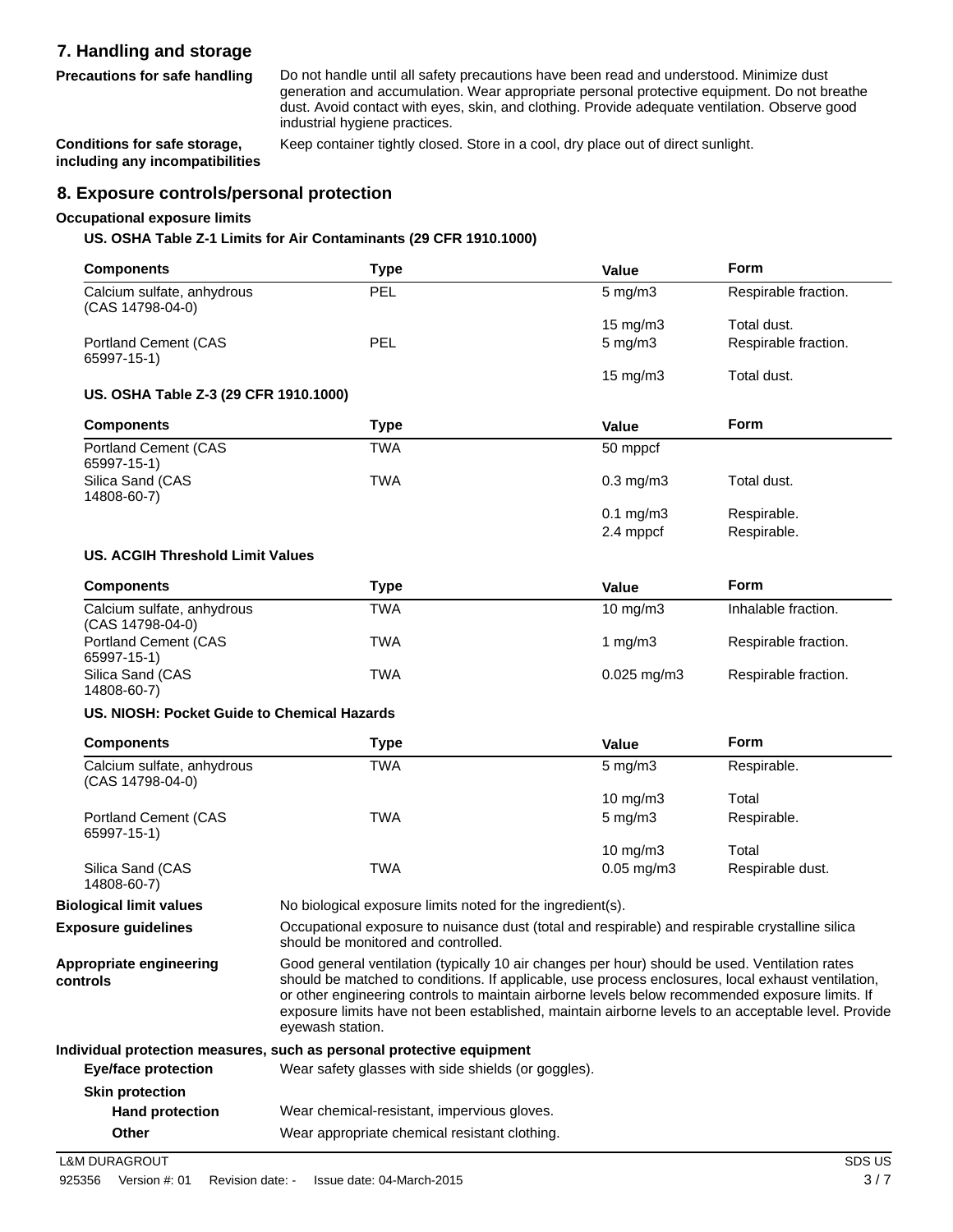**Respiratory protection** Wear a dust mask if dust is generated above exposure limits. **Thermal hazards** Wear appropriate thermal protective clothing, when necessary. **General hygiene considerations** Always observe good personal hygiene measures, such as washing after handling the material and before eating, drinking, and/or smoking. Routinely wash work clothing and protective equipment to remove contaminants. Contaminated work clothing should not be allowed out of the workplace.

## **9. Physical and chemical properties**

| Appearance                                        |                |  |
|---------------------------------------------------|----------------|--|
| <b>Physical state</b>                             | Solid.         |  |
| Form                                              | Powder.        |  |
| Color                                             | Grey.          |  |
| Odor                                              | Not available. |  |
| Odor threshold                                    | Not available. |  |
| рH                                                | Not available. |  |
| Melting point/freezing point                      | Not available. |  |
| Initial boiling point and boiling<br>range        | Not available. |  |
| <b>Flash point</b>                                | Not available. |  |
| <b>Evaporation rate</b>                           | Not available. |  |
| Flammability (solid, gas)                         | Not available. |  |
| Upper/lower flammability or explosive limits      |                |  |
| <b>Flammability limit - lower</b><br>$(\% )$      | Not available. |  |
| <b>Flammability limit - upper</b><br>(%)          | Not available. |  |
| Explosive limit - lower (%)                       | Not available. |  |
| Explosive limit - upper (%)                       | Not available. |  |
| Vapor pressure                                    | Not available. |  |
| <b>Vapor density</b>                              | Not available. |  |
| <b>Relative density</b>                           | 2.65           |  |
| Solubility(ies)                                   |                |  |
| Solubility (water)                                | Insoluble      |  |
| <b>Partition coefficient</b><br>(n-octanol/water) | Not available. |  |
| <b>Auto-ignition temperature</b>                  | Not available. |  |
| <b>Decomposition temperature</b>                  | Not available. |  |
| <b>Viscosity</b>                                  | Not available. |  |
|                                                   |                |  |

## **10. Stability and reactivity**

| <b>Reactivity</b>                            | The product is stable and non-reactive under normal conditions of use, storage and transport. |
|----------------------------------------------|-----------------------------------------------------------------------------------------------|
| <b>Chemical stability</b>                    | Material is stable under normal conditions.                                                   |
| <b>Possibility of hazardous</b><br>reactions | No dangerous reaction known under conditions of normal use.                                   |
| <b>Conditions to avoid</b>                   | Contact with incompatible materials.                                                          |
| Incompatible materials                       | Strong oxidizing agents.                                                                      |
| <b>Hazardous decomposition</b><br>products   | No hazardous decomposition products are known.                                                |

## **11. Toxicological information**

| Information on likely routes of exposure |                                                                                                                            |  |
|------------------------------------------|----------------------------------------------------------------------------------------------------------------------------|--|
| <b>Inhalation</b>                        | Dust irritates the respiratory system, and may cause coughing and difficulties in breathing.                               |  |
| <b>Skin contact</b>                      | Causes skin irritation. May cause an allergic skin reaction. Prolonged contact with wet<br>cement/mixture may cause burns. |  |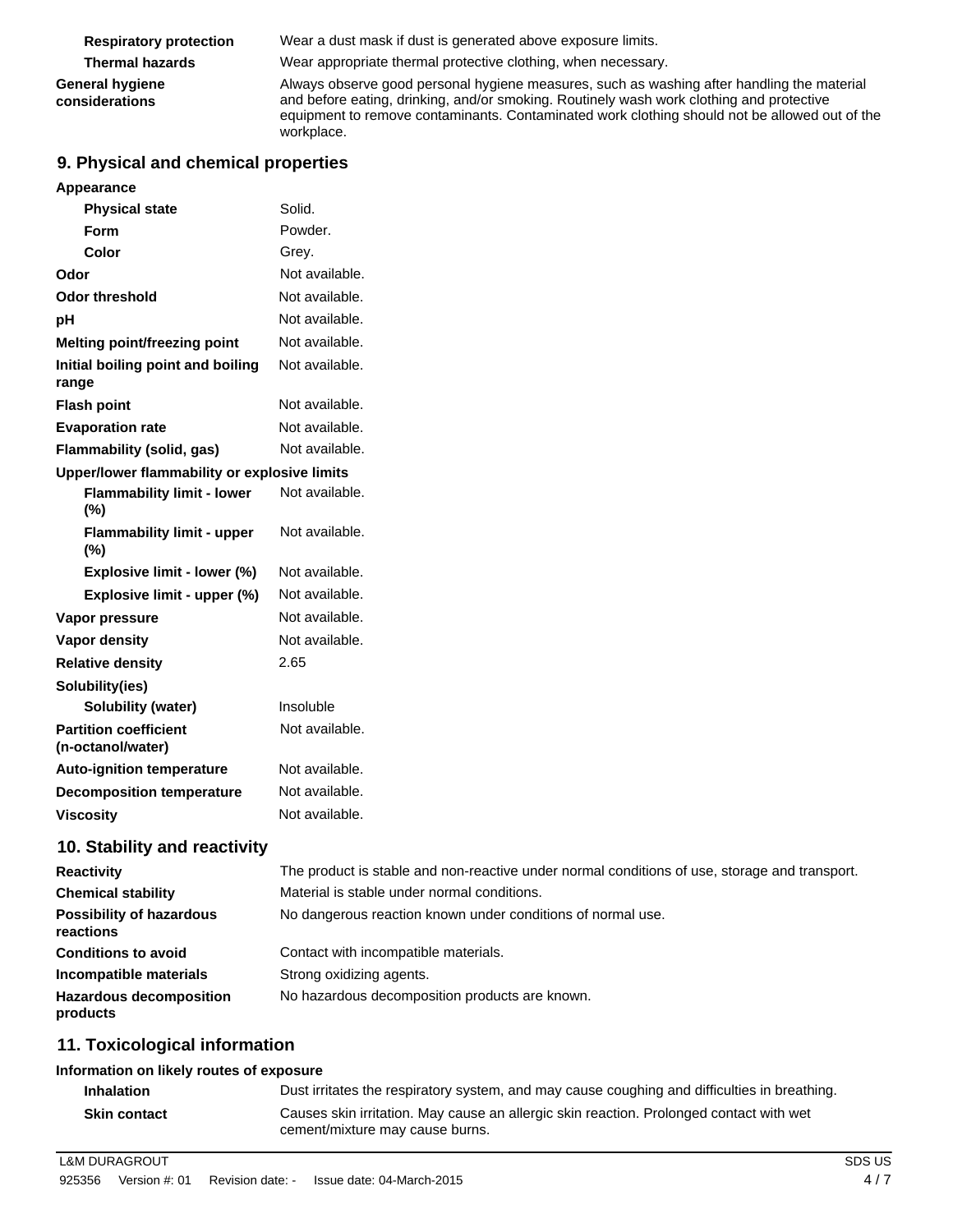| Eye contact                                                                        | Causes serious eye damage. Prolonged contact with wet cement/mixture may cause burns.                                                                                                                                                                                                                                                                                                                                                                                                                                                                                                                                                                                                                                                                                                                                                                                                                                                                                                                                                                                                                                                                                                                                                                                                       |  |
|------------------------------------------------------------------------------------|---------------------------------------------------------------------------------------------------------------------------------------------------------------------------------------------------------------------------------------------------------------------------------------------------------------------------------------------------------------------------------------------------------------------------------------------------------------------------------------------------------------------------------------------------------------------------------------------------------------------------------------------------------------------------------------------------------------------------------------------------------------------------------------------------------------------------------------------------------------------------------------------------------------------------------------------------------------------------------------------------------------------------------------------------------------------------------------------------------------------------------------------------------------------------------------------------------------------------------------------------------------------------------------------|--|
| Ingestion                                                                          | Swallowing may cause gastrointestinal irritation.                                                                                                                                                                                                                                                                                                                                                                                                                                                                                                                                                                                                                                                                                                                                                                                                                                                                                                                                                                                                                                                                                                                                                                                                                                           |  |
| Symptoms related to the<br>physical, chemical and<br>toxicological characteristics | Rash. Coughing. Irritant effects. Symptoms may include stinging, tearing, redness, swelling, and<br>blurred vision. Permanent eye damage including blindness could result. Prolonged exposure may<br>cause chronic effects.                                                                                                                                                                                                                                                                                                                                                                                                                                                                                                                                                                                                                                                                                                                                                                                                                                                                                                                                                                                                                                                                 |  |
| Information on toxicological effects                                               |                                                                                                                                                                                                                                                                                                                                                                                                                                                                                                                                                                                                                                                                                                                                                                                                                                                                                                                                                                                                                                                                                                                                                                                                                                                                                             |  |
| <b>Acute toxicity</b>                                                              | May cause respiratory irritation.                                                                                                                                                                                                                                                                                                                                                                                                                                                                                                                                                                                                                                                                                                                                                                                                                                                                                                                                                                                                                                                                                                                                                                                                                                                           |  |
| <b>Skin corrosion/irritation</b>                                                   | Causes skin irritation.                                                                                                                                                                                                                                                                                                                                                                                                                                                                                                                                                                                                                                                                                                                                                                                                                                                                                                                                                                                                                                                                                                                                                                                                                                                                     |  |
| Serious eye damage/eye<br>irritation                                               | Causes serious eye damage.                                                                                                                                                                                                                                                                                                                                                                                                                                                                                                                                                                                                                                                                                                                                                                                                                                                                                                                                                                                                                                                                                                                                                                                                                                                                  |  |
| Respiratory or skin sensitization                                                  |                                                                                                                                                                                                                                                                                                                                                                                                                                                                                                                                                                                                                                                                                                                                                                                                                                                                                                                                                                                                                                                                                                                                                                                                                                                                                             |  |
| <b>Respiratory sensitization</b>                                                   | No data available.                                                                                                                                                                                                                                                                                                                                                                                                                                                                                                                                                                                                                                                                                                                                                                                                                                                                                                                                                                                                                                                                                                                                                                                                                                                                          |  |
| <b>Skin sensitization</b>                                                          | May cause an allergic skin reaction.                                                                                                                                                                                                                                                                                                                                                                                                                                                                                                                                                                                                                                                                                                                                                                                                                                                                                                                                                                                                                                                                                                                                                                                                                                                        |  |
| Germ cell mutagenicity                                                             | No data available to indicate product or any components present at greater than 0.1% are<br>mutagenic or genotoxic.                                                                                                                                                                                                                                                                                                                                                                                                                                                                                                                                                                                                                                                                                                                                                                                                                                                                                                                                                                                                                                                                                                                                                                         |  |
| Carcinogenicity                                                                    | May cause cancer. In 1997, IARC (the International Agency for Research on Cancer) concluded<br>that crystalline silica inhaled from occupational sources can cause lung cancer in humans.<br>However in making the overall evaluation, IARC noted that "carcinogenicity was not detected in all<br>industrial circumstances studied. Carcinogenicity may be dependent on inherent characteristics of<br>the crystalline silica or on external factors affecting its biological activity or distribution of its<br>polymorphs." (IARC Monographs on the evaluation of the carcinogenic risks of chemicals to<br>humans, Silica, silicates dust and organic fibres, 1997, Vol. 68, IARC, Lyon, France.) In June<br>2003, SCOEL (the EU Scientific Committee on Occupational Exposure Limits) concluded that the<br>main effect in humans of the inhalation of respirable crystalline silica dust is silicosis. "There is<br>sufficient information to conclude that the relative risk of lung cancer is increased in persons with<br>silicosis (and, apparently, not in employees without silicosis exposed to silica dust in quarries and<br>in the ceramic industry). Therefore, preventing the onset of silicosis will also reduce the cancer<br>risk" (SCOEL SUM Doc 94-final, June 2003) |  |
|                                                                                    | IARC Monographs. Overall Evaluation of Carcinogenicity                                                                                                                                                                                                                                                                                                                                                                                                                                                                                                                                                                                                                                                                                                                                                                                                                                                                                                                                                                                                                                                                                                                                                                                                                                      |  |
| Silica Sand (CAS 14808-60-7)<br><b>NTP Report on Carcinogens</b>                   | 1 Carcinogenic to humans.                                                                                                                                                                                                                                                                                                                                                                                                                                                                                                                                                                                                                                                                                                                                                                                                                                                                                                                                                                                                                                                                                                                                                                                                                                                                   |  |
| Silica Sand (CAS 14808-60-7)                                                       | Known To Be Human Carcinogen.<br>OSHA Specifically Regulated Substances (29 CFR 1910.1001-1050)                                                                                                                                                                                                                                                                                                                                                                                                                                                                                                                                                                                                                                                                                                                                                                                                                                                                                                                                                                                                                                                                                                                                                                                             |  |
| Not listed.                                                                        |                                                                                                                                                                                                                                                                                                                                                                                                                                                                                                                                                                                                                                                                                                                                                                                                                                                                                                                                                                                                                                                                                                                                                                                                                                                                                             |  |
| <b>Reproductive toxicity</b>                                                       | This product is not expected to cause reproductive or developmental effects.                                                                                                                                                                                                                                                                                                                                                                                                                                                                                                                                                                                                                                                                                                                                                                                                                                                                                                                                                                                                                                                                                                                                                                                                                |  |
| Specific target organ toxicity -<br>single exposure                                | May cause respiratory irritation.                                                                                                                                                                                                                                                                                                                                                                                                                                                                                                                                                                                                                                                                                                                                                                                                                                                                                                                                                                                                                                                                                                                                                                                                                                                           |  |
| Specific target organ toxicity -<br>repeated exposure                              | May cause damage to organs (lung) through prolonged or repeated exposure.                                                                                                                                                                                                                                                                                                                                                                                                                                                                                                                                                                                                                                                                                                                                                                                                                                                                                                                                                                                                                                                                                                                                                                                                                   |  |
| <b>Aspiration hazard</b>                                                           | Due to the physical form of the product it is not an aspiration hazard.                                                                                                                                                                                                                                                                                                                                                                                                                                                                                                                                                                                                                                                                                                                                                                                                                                                                                                                                                                                                                                                                                                                                                                                                                     |  |
| <b>Chronic effects</b>                                                             | Prolonged or repeated exposure may cause lung injury, including silicosis.                                                                                                                                                                                                                                                                                                                                                                                                                                                                                                                                                                                                                                                                                                                                                                                                                                                                                                                                                                                                                                                                                                                                                                                                                  |  |
| 12. Ecological information                                                         |                                                                                                                                                                                                                                                                                                                                                                                                                                                                                                                                                                                                                                                                                                                                                                                                                                                                                                                                                                                                                                                                                                                                                                                                                                                                                             |  |
| <b>Ecotoxicity</b>                                                                 | Not expected to be harmful to aquatic organisms.                                                                                                                                                                                                                                                                                                                                                                                                                                                                                                                                                                                                                                                                                                                                                                                                                                                                                                                                                                                                                                                                                                                                                                                                                                            |  |
| <b>Components</b>                                                                  | <b>Test Results</b><br><b>Species</b>                                                                                                                                                                                                                                                                                                                                                                                                                                                                                                                                                                                                                                                                                                                                                                                                                                                                                                                                                                                                                                                                                                                                                                                                                                                       |  |
| Calcium sulfate, anhydrous (CAS 14798-04-0)                                        |                                                                                                                                                                                                                                                                                                                                                                                                                                                                                                                                                                                                                                                                                                                                                                                                                                                                                                                                                                                                                                                                                                                                                                                                                                                                                             |  |
| <b>Aquatic</b>                                                                     |                                                                                                                                                                                                                                                                                                                                                                                                                                                                                                                                                                                                                                                                                                                                                                                                                                                                                                                                                                                                                                                                                                                                                                                                                                                                                             |  |
| Fish                                                                               | LC50<br>Fathead minnow (Pimephales promelas) > 1970 mg/l, 96 hours                                                                                                                                                                                                                                                                                                                                                                                                                                                                                                                                                                                                                                                                                                                                                                                                                                                                                                                                                                                                                                                                                                                                                                                                                          |  |
| Persistence and degradability                                                      | No data is available on the degradability of this product.                                                                                                                                                                                                                                                                                                                                                                                                                                                                                                                                                                                                                                                                                                                                                                                                                                                                                                                                                                                                                                                                                                                                                                                                                                  |  |
| <b>Bioaccumulative potential</b>                                                   | No data available for this product.                                                                                                                                                                                                                                                                                                                                                                                                                                                                                                                                                                                                                                                                                                                                                                                                                                                                                                                                                                                                                                                                                                                                                                                                                                                         |  |
| <b>Mobility in soil</b>                                                            | The product is not mobile in soil.                                                                                                                                                                                                                                                                                                                                                                                                                                                                                                                                                                                                                                                                                                                                                                                                                                                                                                                                                                                                                                                                                                                                                                                                                                                          |  |
| Other adverse effects                                                              | No other adverse environmental effects (e.g. ozone depletion, photochemical ozone creation<br>potential, endocrine disruption, global warming potential) are expected from this component.                                                                                                                                                                                                                                                                                                                                                                                                                                                                                                                                                                                                                                                                                                                                                                                                                                                                                                                                                                                                                                                                                                  |  |
| 13. Disposal considerations                                                        |                                                                                                                                                                                                                                                                                                                                                                                                                                                                                                                                                                                                                                                                                                                                                                                                                                                                                                                                                                                                                                                                                                                                                                                                                                                                                             |  |

**Disposal instructions** Dispose of contents/container in accordance with local/regional/national/international regulations. Do not contaminate ponds, waterways or ditches with chemical or used container.

**L&M DURAGROUT** SDS US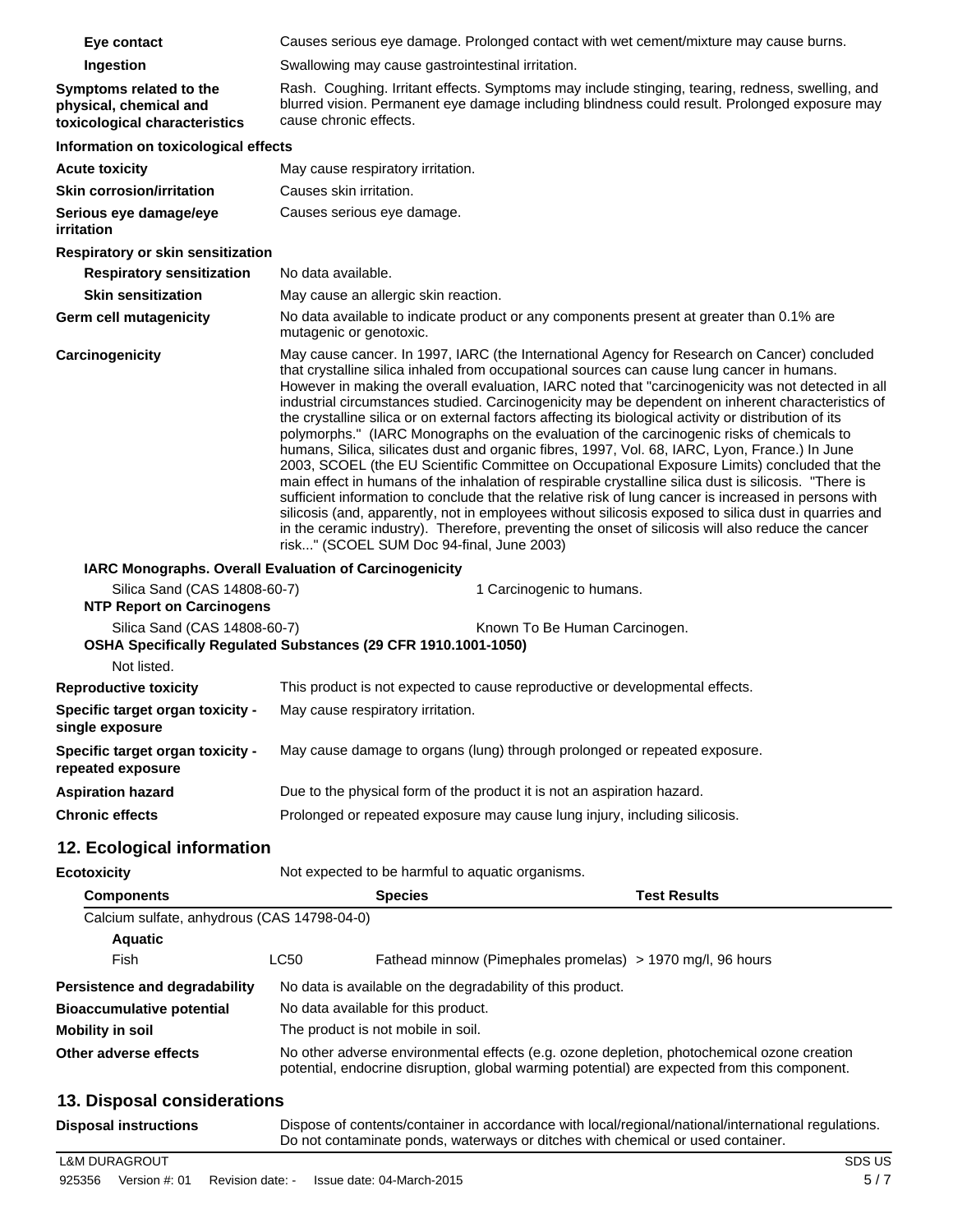| Hazardous waste code                                                                                            | The waste code should be assigned in discussion between the user, the producer and the waste<br>disposal company.                                                                                                      |
|-----------------------------------------------------------------------------------------------------------------|------------------------------------------------------------------------------------------------------------------------------------------------------------------------------------------------------------------------|
| Waste from residues / unused<br>products                                                                        | Dispose of in accordance with local regulations. Empty containers or liners may retain some<br>product residues. This material and its container must be disposed of in a safe manner (see:<br>Disposal instructions). |
| <b>Contaminated packaging</b>                                                                                   | Empty containers should be taken to an approved waste handling site for recycling or disposal.<br>Since emptied containers may retain product residue, follow label warnings even after container is<br>emptied.       |
| <b>14. Transport information</b>                                                                                |                                                                                                                                                                                                                        |
| <b>DOT</b>                                                                                                      |                                                                                                                                                                                                                        |
| Not regulated as dangerous goods.                                                                               |                                                                                                                                                                                                                        |
| <b>IATA</b>                                                                                                     |                                                                                                                                                                                                                        |
| Not regulated as dangerous goods.<br><b>IMDG</b>                                                                |                                                                                                                                                                                                                        |
| Not regulated as dangerous goods.                                                                               |                                                                                                                                                                                                                        |
| Transport in bulk according to<br>Annex II of MARPOL 73/78 and                                                  | This substance/mixture is not intended to be transported in bulk.                                                                                                                                                      |
| the IBC Code                                                                                                    |                                                                                                                                                                                                                        |
| 15. Regulatory information                                                                                      |                                                                                                                                                                                                                        |
| <b>US federal regulations</b>                                                                                   | This product is a "Hazardous Chemical" as defined by the OSHA Hazard Communication<br>Standard, 29 CFR 1910.1200.                                                                                                      |
|                                                                                                                 | TSCA Section 12(b) Export Notification (40 CFR 707, Subpt. D)                                                                                                                                                          |
| Not regulated.                                                                                                  | OSHA Specifically Regulated Substances (29 CFR 1910.1001-1050)                                                                                                                                                         |
| Not listed.<br><b>CERCLA Hazardous Substance List (40 CFR 302.4)</b>                                            |                                                                                                                                                                                                                        |
| Not listed.                                                                                                     |                                                                                                                                                                                                                        |
| Superfund Amendments and Reauthorization Act of 1986 (SARA)                                                     |                                                                                                                                                                                                                        |
| <b>Hazard categories</b>                                                                                        | Immediate Hazard - Yes<br>Delayed Hazard - Yes<br>Fire Hazard - No<br>Pressure Hazard - No                                                                                                                             |
| <b>SARA 302 Extremely hazardous substance</b>                                                                   | Reactivity Hazard - No                                                                                                                                                                                                 |
| Not listed.                                                                                                     |                                                                                                                                                                                                                        |
| SARA 311/312 Hazardous                                                                                          | Yes                                                                                                                                                                                                                    |
| chemical                                                                                                        |                                                                                                                                                                                                                        |
| SARA 313 (TRI reporting)<br>Not regulated.                                                                      |                                                                                                                                                                                                                        |
| Other federal regulations                                                                                       |                                                                                                                                                                                                                        |
|                                                                                                                 | Clean Air Act (CAA) Section 112 Hazardous Air Pollutants (HAPs) List                                                                                                                                                   |
| Not regulated.                                                                                                  | Clean Air Act (CAA) Section 112(r) Accidental Release Prevention (40 CFR 68.130)                                                                                                                                       |
| Not regulated.                                                                                                  |                                                                                                                                                                                                                        |
| <b>Safe Drinking Water Act</b><br>(SDWA)                                                                        | Not regulated.                                                                                                                                                                                                         |
| <b>US state regulations</b>                                                                                     | WARNING: This product contains a chemical known to the State of California to cause cancer.                                                                                                                            |
| US. Massachusetts RTK - Substance List                                                                          |                                                                                                                                                                                                                        |
| Calcium sulfate, anhydrous (CAS 14798-04-0)<br>Portland Cement (CAS 65997-15-1)<br>Silica Sand (CAS 14808-60-7) |                                                                                                                                                                                                                        |
|                                                                                                                 | US. New Jersey Worker and Community Right-to-Know Act                                                                                                                                                                  |
| Portland Cement (CAS 65997-15-1)<br>Silica Sand (CAS 14808-60-7)                                                | Calcium sulfate, anhydrous (CAS 14798-04-0)                                                                                                                                                                            |